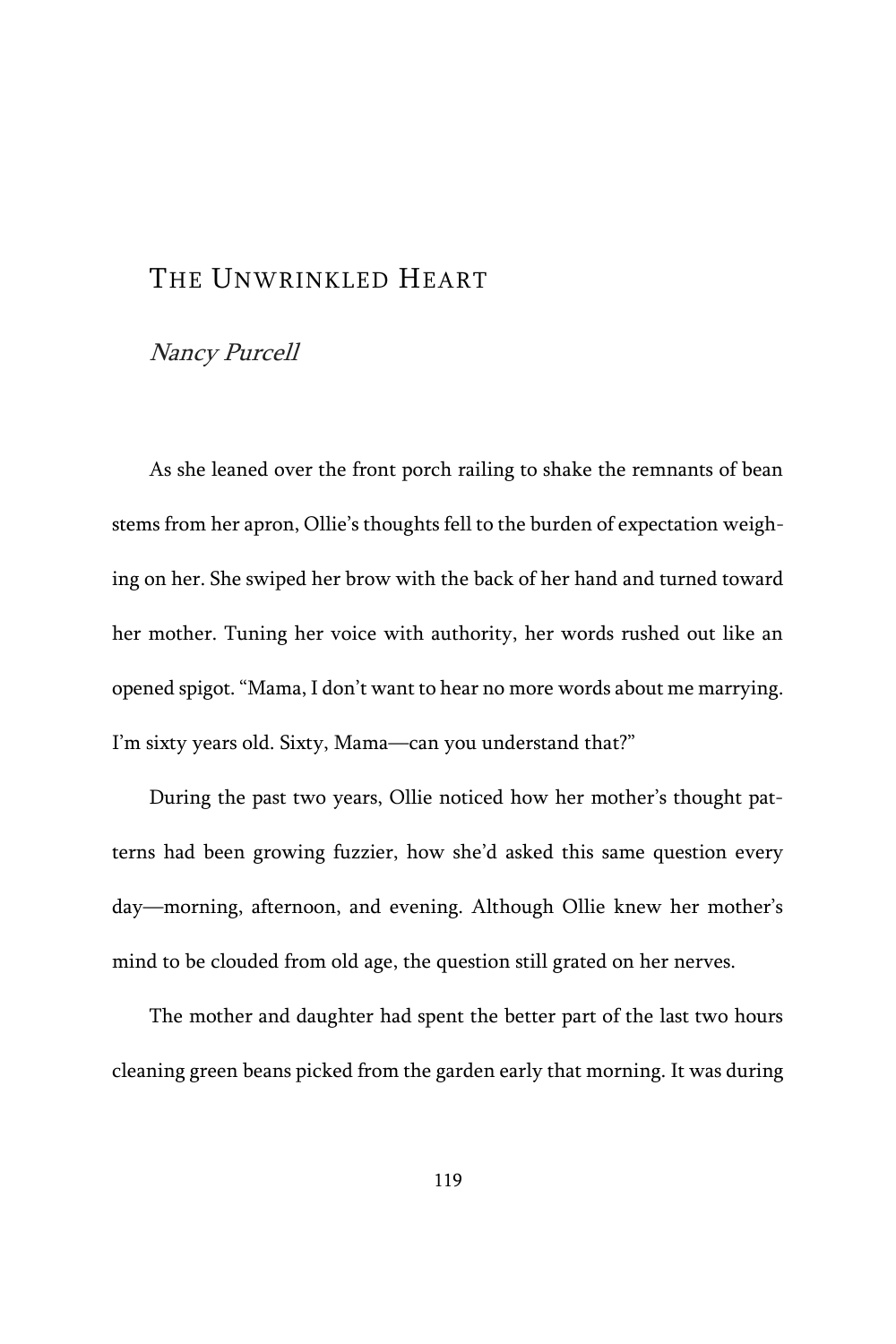this bean-snapping, while rocking to and fro on hardwood rockers, when the older woman had declared interest in her daughter's plans to marry.

"Besides," Ollie added, "no man even knows I live in this old cabin, a half mile up a dirt mountain road in the dime-sized town of Bat Cave, North Carolina. No man except for the mailman, and I don't believe he ever laid eyes on me. To him I'm just 'Mr. Ollie Holmsted'—like the junk mail reads."

The older woman cradled a bean-filled colander in her lap and hummed "In the Sweet By and By," still rocking as she removed twiggy ends from the beans. When she broke the green remains in two, she tossed them into the large pot between where her and her daughter—the last of her offspring—sat to work.

Ollie held her ground, allowing her temper to cool. Her gaze fell on the crumbling rubber tire hanging by a braided rope from an oak's sturdy branch; old memories hung thick as the shiny green leaves attached to the giant's arms. The voice of her long-deceased brother, Ben, hollering, "Higher, Ollie, push me higher," came to her. She imagined his floppy brown hair swinging free and heard his words as clear as she now heard the woodpecker tapping high above her. She tucked a few loose strands of graying hair behind her ear.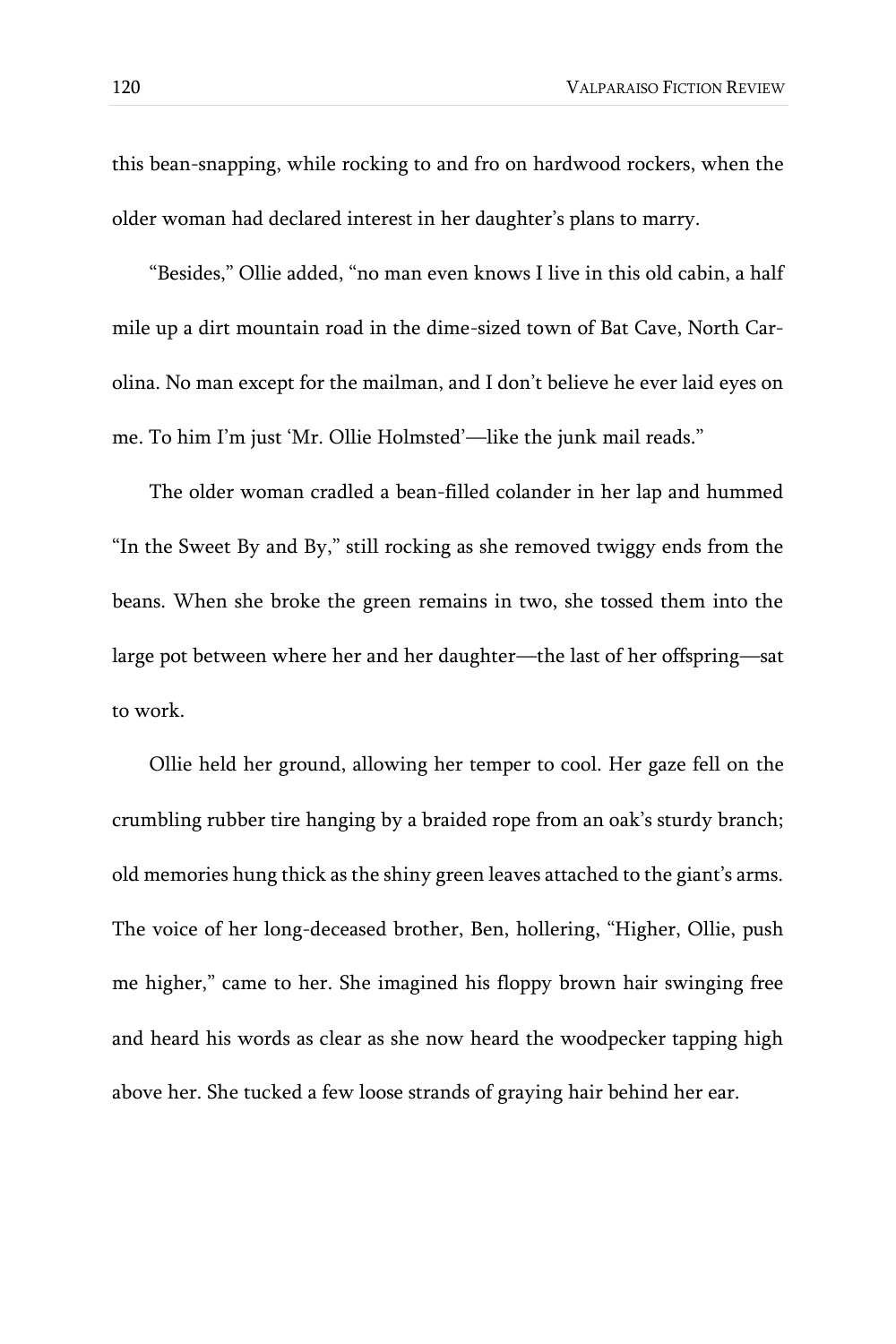"Mama," she said, turning toward the woman made frail before her time, "it's come clear that we have enough on our plates—so I'm begging you to stop asking me when do I think I'll be marrying. I've seen enough fear and trembling for one lifetime." There was no certainty her plea reached the old woman's mind.

Still rocking and not looking up from her chore, her mother answered, "Now, child, the Bible warns us fate is cruel. It's a blessing you and I are still here." She had a way of putting periods on Ollie's poetry.

Ollie tried not to let it trouble her, but today that was hard. Today her thoughts kept tracing over how one cruelty of fate just slammed into the next, starting with her daddy's fatal heart attack in 1961. In 1965, when the government committed its first combat troops to Vietnam, the Army drafted her nineteen-year-old brother, Ben. Other than his short visit after boot camp, the family never heard from him again. Come 1969, when the maples turned red on the ridges, Sister Ruth's epileptic seizures returned, the pills that had warded them off no longer doing their job. Ruth was only twenty-five years old, but something went terribly wrong with the wiring inside her head, and the hospital sent an ambulance to come get her. Before the snow flew she was gone forever.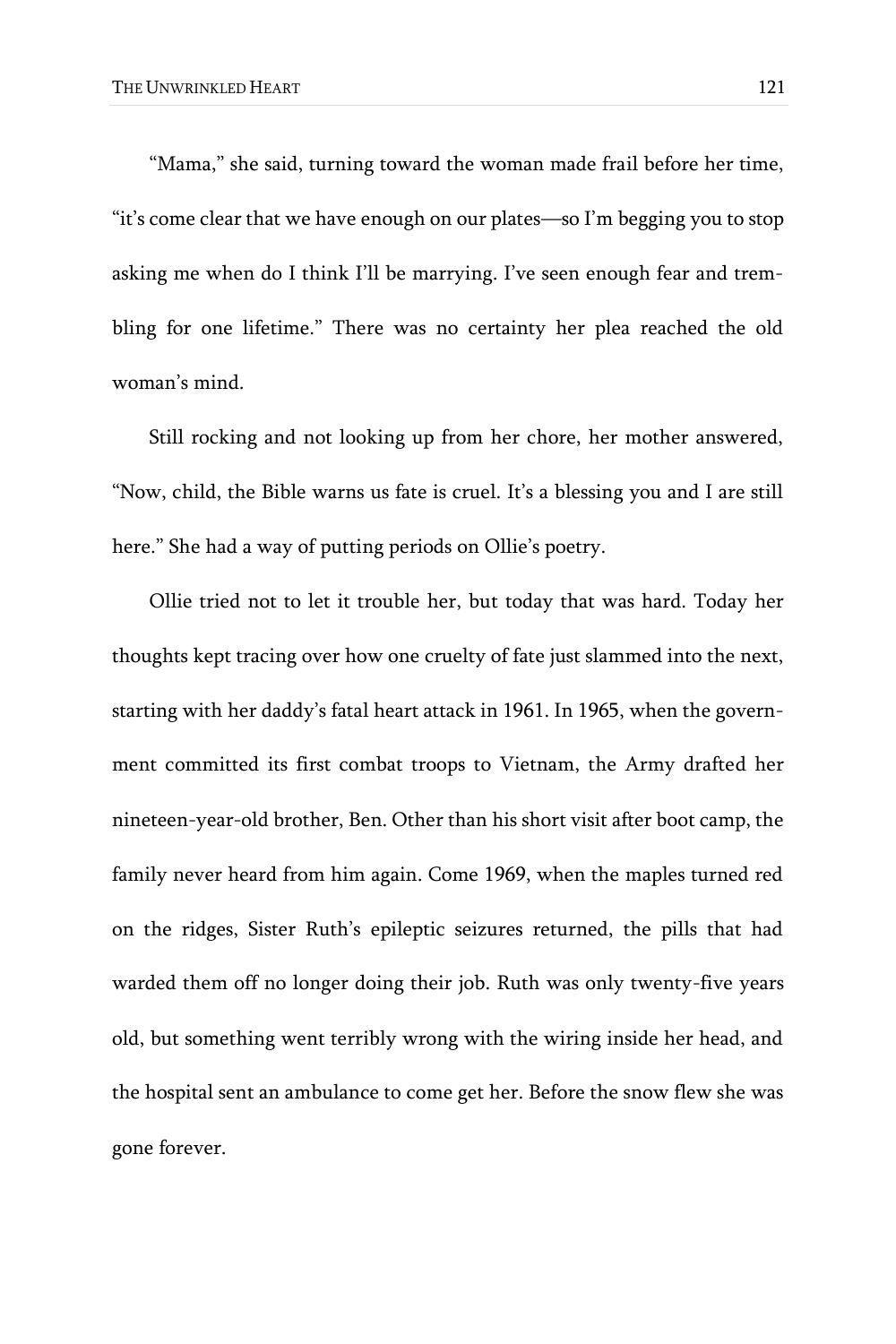122 VALPARAISO FICTION REVIEW

So much of the past rested on Ollie's shoulders that she wanted to scream to the world, "I'm here. I'm alive." But she held her tongue, believing God never gave a body more than they could handle.

Once a week she hiked up the hill behind the house to visit the family cemetery and talked to the dead as she cleaned headstones or placed wildflowers on graves. Other times she would take a book with her and read to the empty space saved for Brother Ben.

"Whatever you say may be true, Mama, but my mirror don't lie. I'm not seeing much chance of a married life happening for me." Ollie returned to the rocker. She fixed her eyes on the oak tree and softened her voice, "You know, Mama, some nights I lay in the bed and give thought to what a man's arms would feel like, his head resting on a pillow next to mine. Would you believe I even kissed my own hand, pretending it was some lover's lips?" Romance wasn't a pleasure experienced on Ollie's mountain; for her it only existed between the covers of books.

"I declare, Ollie. Those books you read sure colored your mind. It's a worry to me, just like I worry about Ben. Do you think he's lost and wandering around in some forsaken land?" She paused and seemed lost to the world herself. "Is he dead or alive? Those government men never did return his dog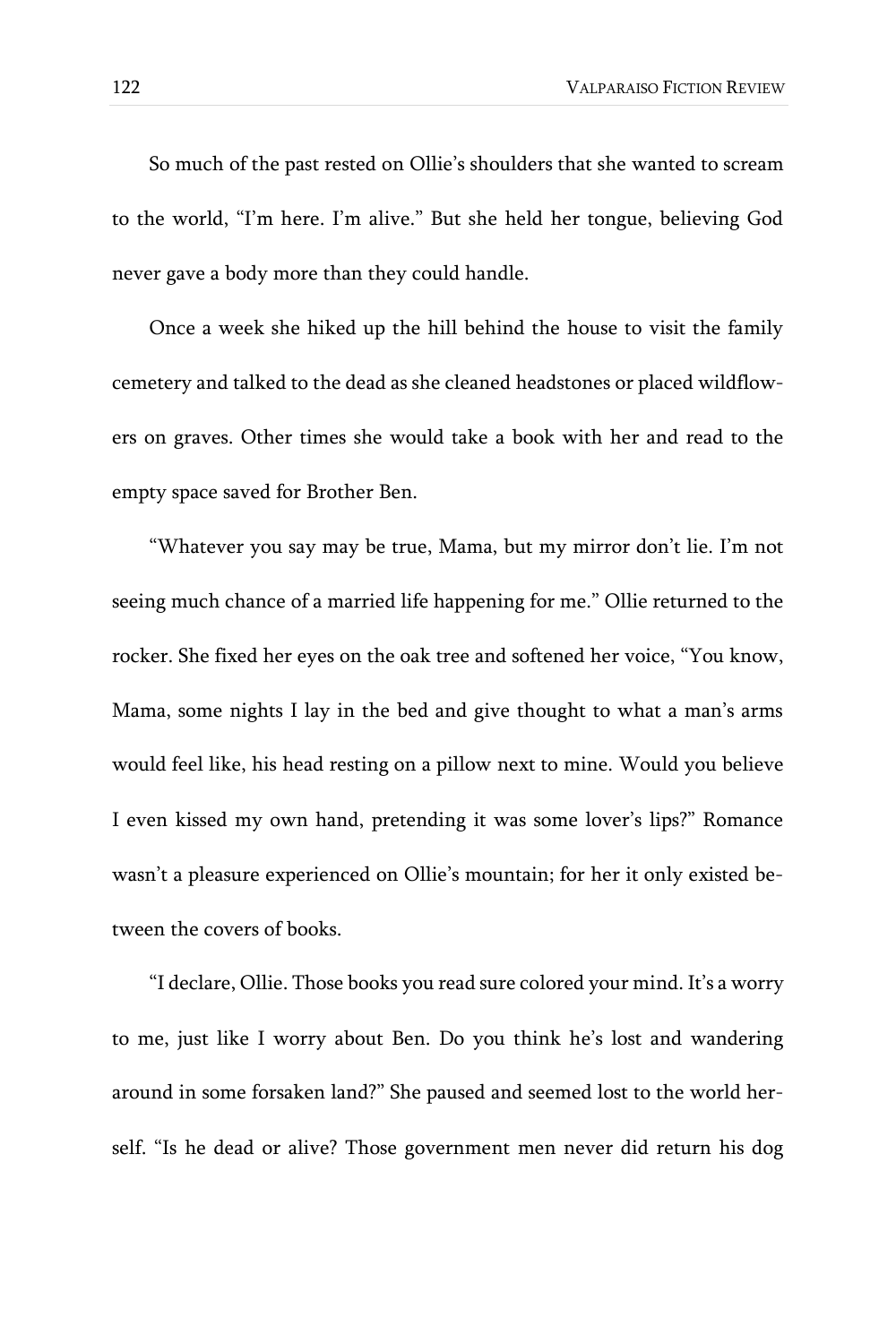tags." The old woman closed her eyes for a moment, then added, "But I can't say as I've not wished for your daddy in that same loving way, Ollie. Guess women weren't made to be alone."

Ollie chastised herself. You're a stupid, stupid woman, Ollie Holmsted. You should've known better than to reveal your inner thoughts. She pursed her lips in an effort to ignore her mother's offhand criticism. The past two years of caring for the old woman wore on her emotionally. She slept all night and woke up tired, the certainty of losing her mother too much to comprehend. Just glancing at her mother's wrinkled face, then eyeing her own tanned and wrinkled hands caused the anger to return. Why me? What have I done to deserve this withering life? She snapped at her mother like she snapped the beans. "All I know is, come morning, I wake up with common sense. No man's looking up here for a sixty-year-old bride." She rose from the rocker and went inside. Let that put a period on it.

Ollie hurried straight to her narrow bedroom and plopped onto the crazy quilt, fighting back tears. Books piled on her grandmother's old rocker caught her attention. Lord, the library bus is coming through tomorrow, and I still haven't finished the Jane Austen book. She squeezed her eyes shut, then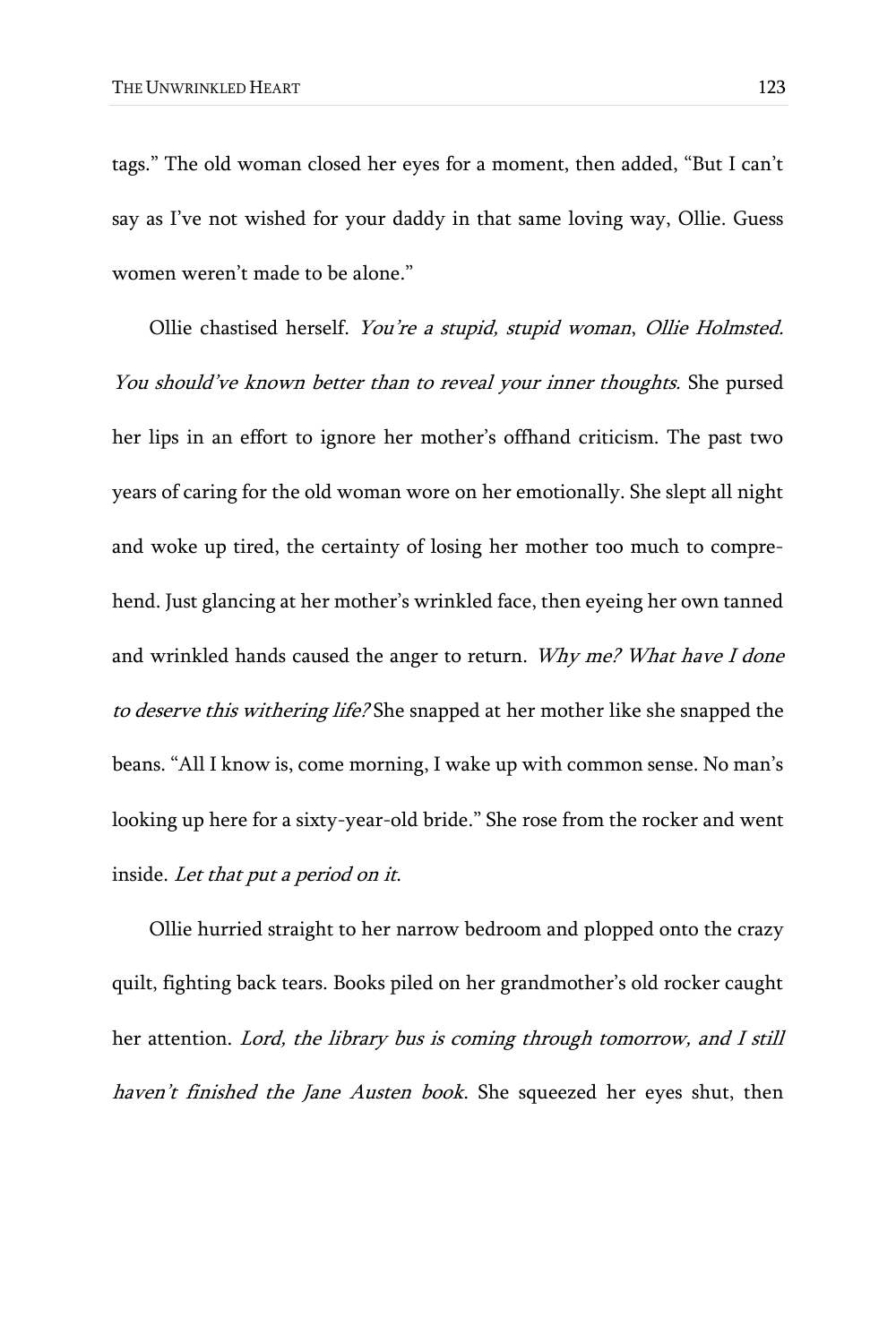blinked away the remains of tears. Guess I'll stay up all night reading. I've got to know the ending.

§

The next day, like all her days, Ollie awakened to the rooster's call, collected fresh eggs from the chicken coop, and fixed herself a fried-egg sandwich. Back in her bedroom she looked in the mirror at her sun-worn face and her graying hair, and felt the loss of what she never had: the touch of a man's hands on her body, the feeling of life growing within her, the joy of a baby suckling her breasts—all gifts denied her. Her throat tightened with inner grief as she brushed long strands of hair and braided them into a single tail then tucked it inside her brother's old felt crusher hat. She gathered her book returns, slipped them into a canvas bag, and marched down the dirt road to meet the library bus parked next to Joiner's Gas & Groceries, all the while thinking about the next two weeks' worth of magical stories waiting for her.

## §

After filling her book bag with new library selections, Ollie took time to stop at the grocery store and approach Mary Joiner about adding fresh-baked cookies to the regular supply of pies and eggs she brought them. She hung around while Mary shared the local gossip. A bag of unread books and a few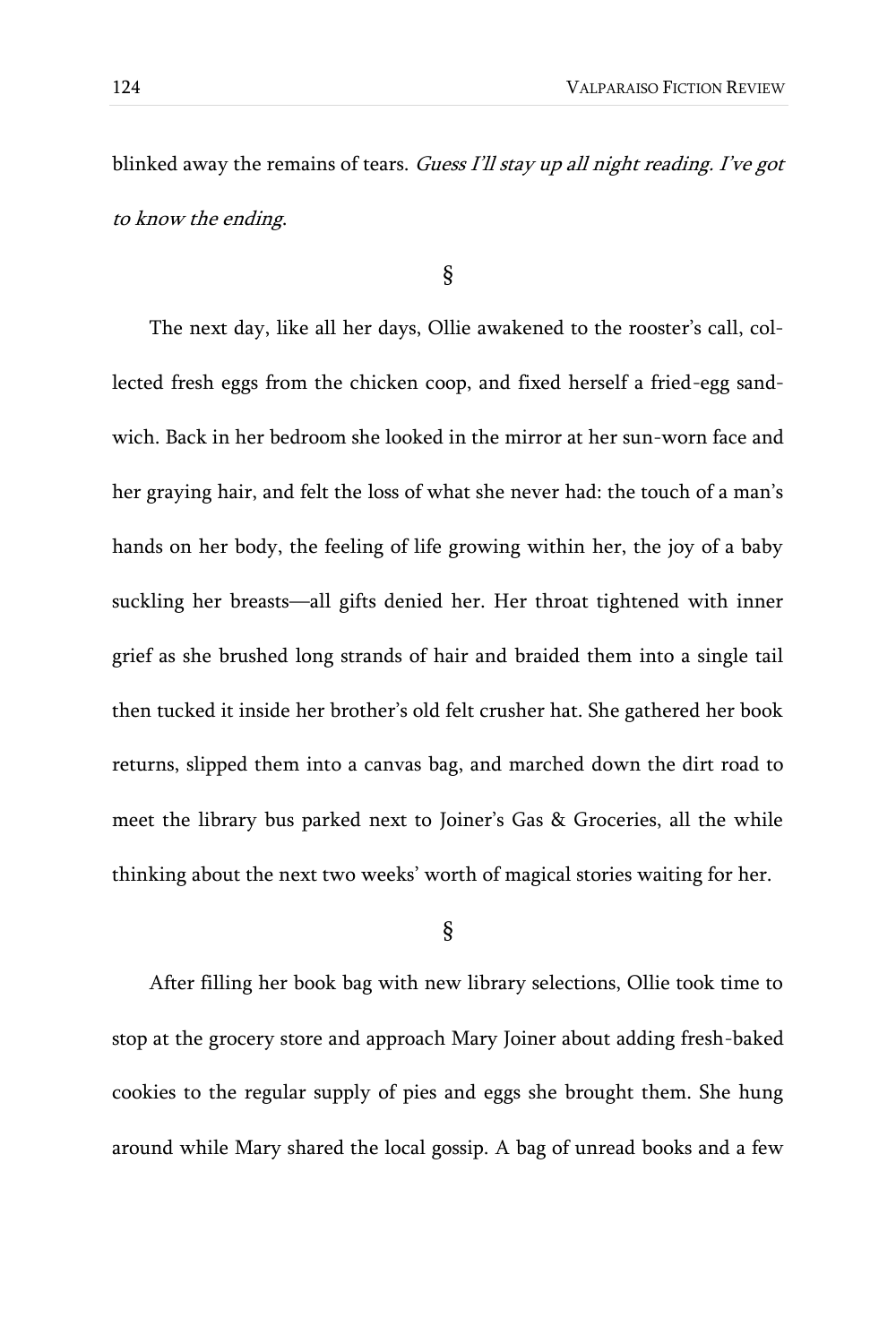minutes chat with Mary always worked like a tonic for her emptiness. With lifted spirits, Ollie hiked up the rutted road to home, whistling all the way.

Silence met her when she opened the front door: no humming of a hymn, no smell of coffee. She dropped her books and rushed to the kitchen—every chair empty. Ollie's gut gripped with the terror of old fears; her stomach clenched and her heart raced. Maybe Mama's feeling poorly, needs a rest. Ollie slipped into her mother's bedroom and stood by the bedside, but only death's stillness colored her mother's fixed eyes. She felt for a pulse. It was nonexistent.

Ollie fell to her knees, grabbed Ben's hat off her head, and buried her face in it. She wept for her mother and wept for herself. Shattered by her losses, Ollie crumbled into a fetal ball and held herself until dusk.

§

Life's like wheels running in the ruts of the road; it just keeps going. Ollie followed her old weekly patterns of attending church on Sundays in her small Ford pickup and devoted the rest of the week to preparing and selling her usual goods to Joiner's, earning enough to keep the homestead running. She still spent time with Mary Joiner who, in turn, still rattled off the local gossip.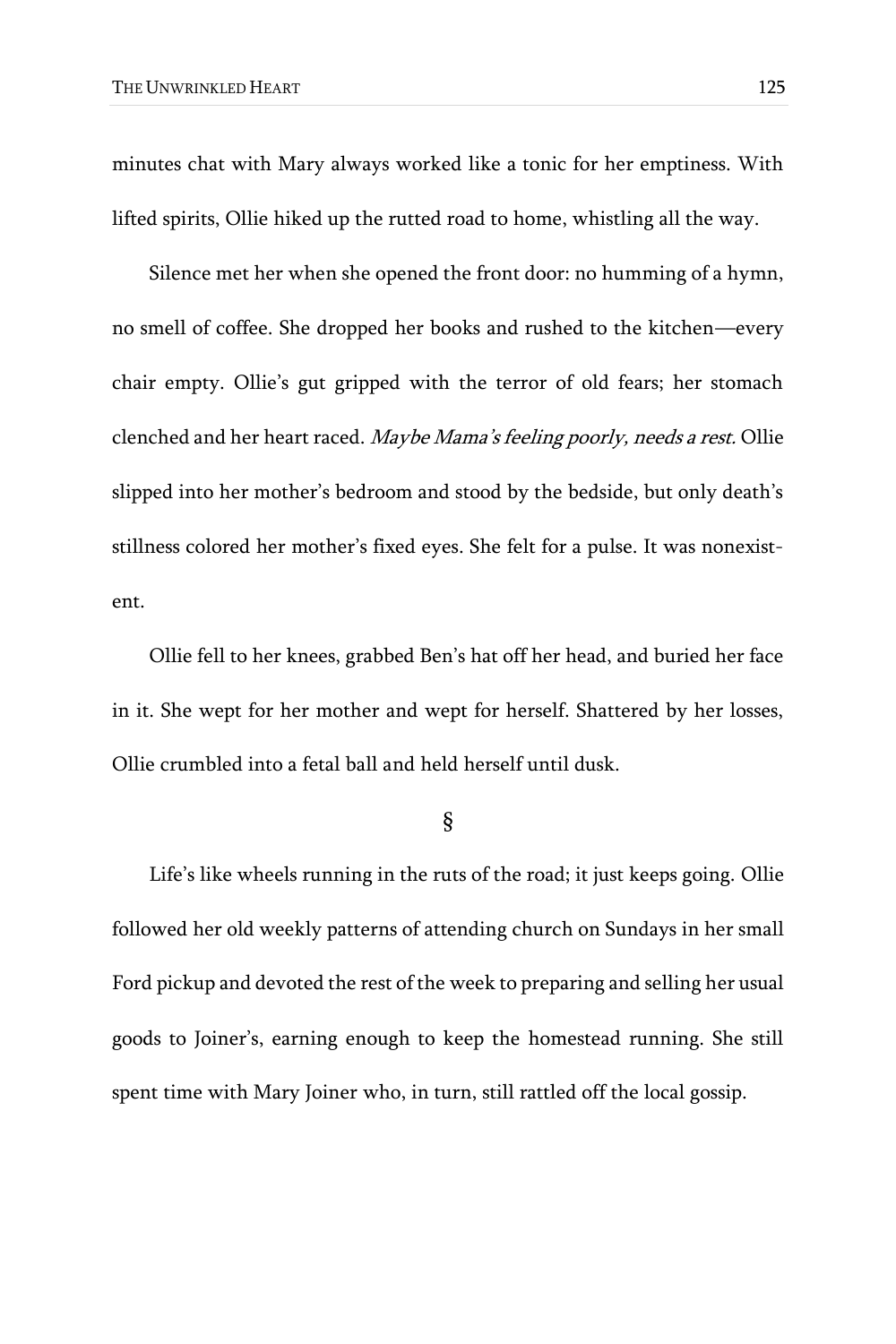Today Mary's useless information didn't hold Ollie's interest. She checked her watch. "Whoops, got to go, Mary. Time's a-wasting," and she held up her canvas bag of old books. She pushed open the door, gave Mary a wave, and walked across the parking lot to the book mobile. Just trifles, every bit of it, she told herself. Mary's stories are almost as good as some romance novels. But it does seem like nobody knows what they're doing.

Once inside the library bus, Ollie searched among the bookshelves for novels rich with newfound romantic love and scandal. A heart always got broken after having loved too hard.

With ten new books checked out and stuffed into her bag, Ollie climbed the dusty road to home. She thought about the treasures in her book bag and said aloud, "I'm sure glad I live up this hill, away from all that foolishness." As she walked with careful steps, she realized for the first time the peacefulness of living alone.

§

On May 15th, Ollie's 61st birthday, her day was running on full routine, no different from any other, when someone knocked on the screened porch door and hollered, "Hello. Hello. Anybody home? Floyd Jenkins here."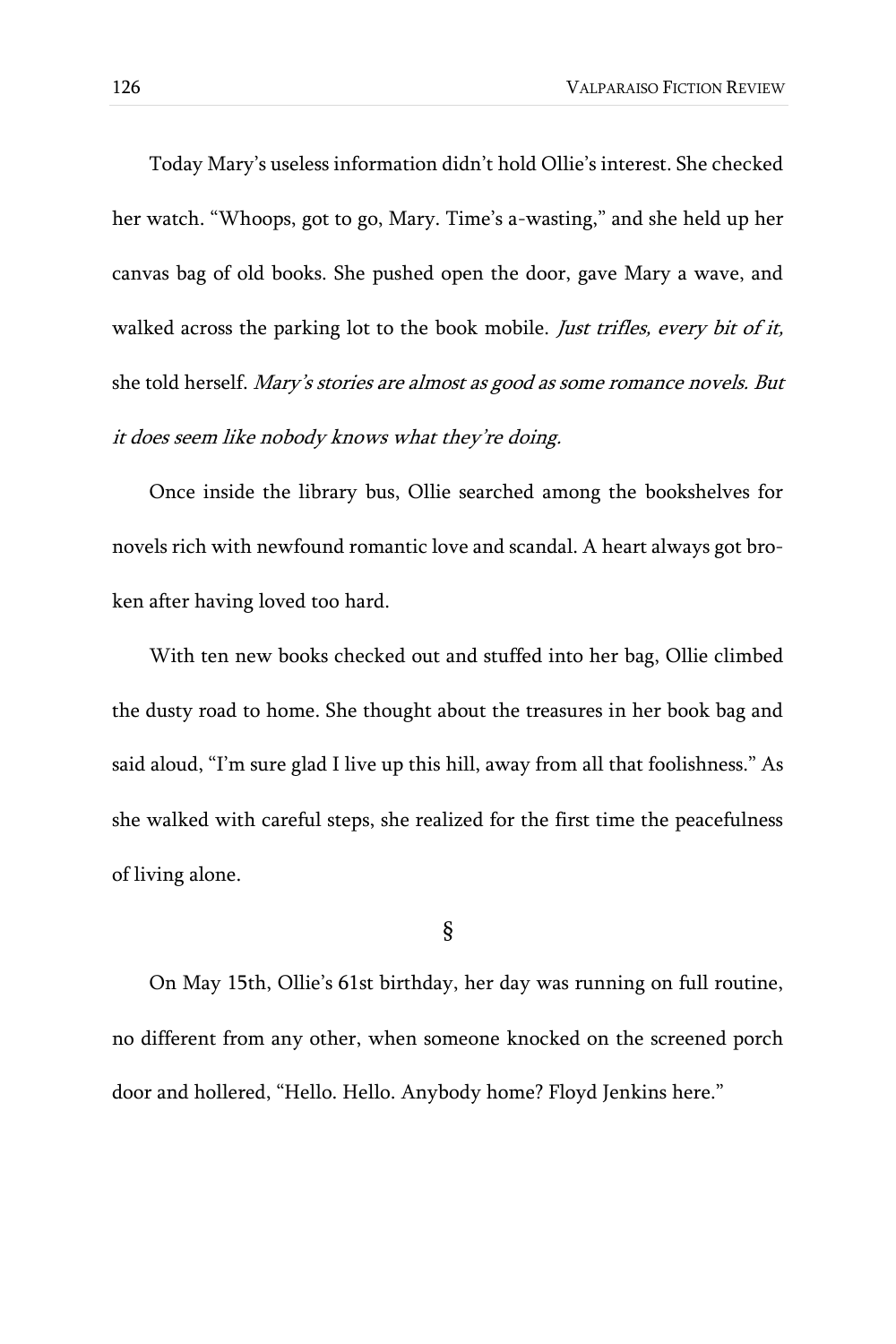Ollie heard him from the kitchen, but she was up to her elbows in soap suds, washing supper's dishes. What's a man doing up here, anyway?

"Hello? Miss Ollie? You in there?" The man's voice louder this time.

Ollie dried her hands on her faded floral apron and walked to the front door. She made note of the never-used shotgun propped next to it, then peered through the screen. "Whatever you're selling, mister, I ain't buying."

"Miss Ollie. It's me. Floyd Jenkins. From down yonder. We went to school together."

Ollie didn't get much out of his name and she sure didn't recognize his face. She squinted and remembered she needed to buy some all-day eyeglasses.

Floyd Jenkins coughed and shuffled his feet. "Miss Ollie, don't you remember? My brother Joshua was your Ben's best friend. I used to take them fishing over by Lake Lure on Saturday mornings." He removed his baseball cap and finger-combed his gray hair, still sprinkled with the red of his youth. A blush crossed his face. "My hair was sorta copper-colored back then—can't tell it now though."

Ollie's finger pressed down on the door hook. Hmm. Floyd Jenkins. Joshua. She stared harder at the old man on the other side of the screen. I really need me new glasses and not just for reading.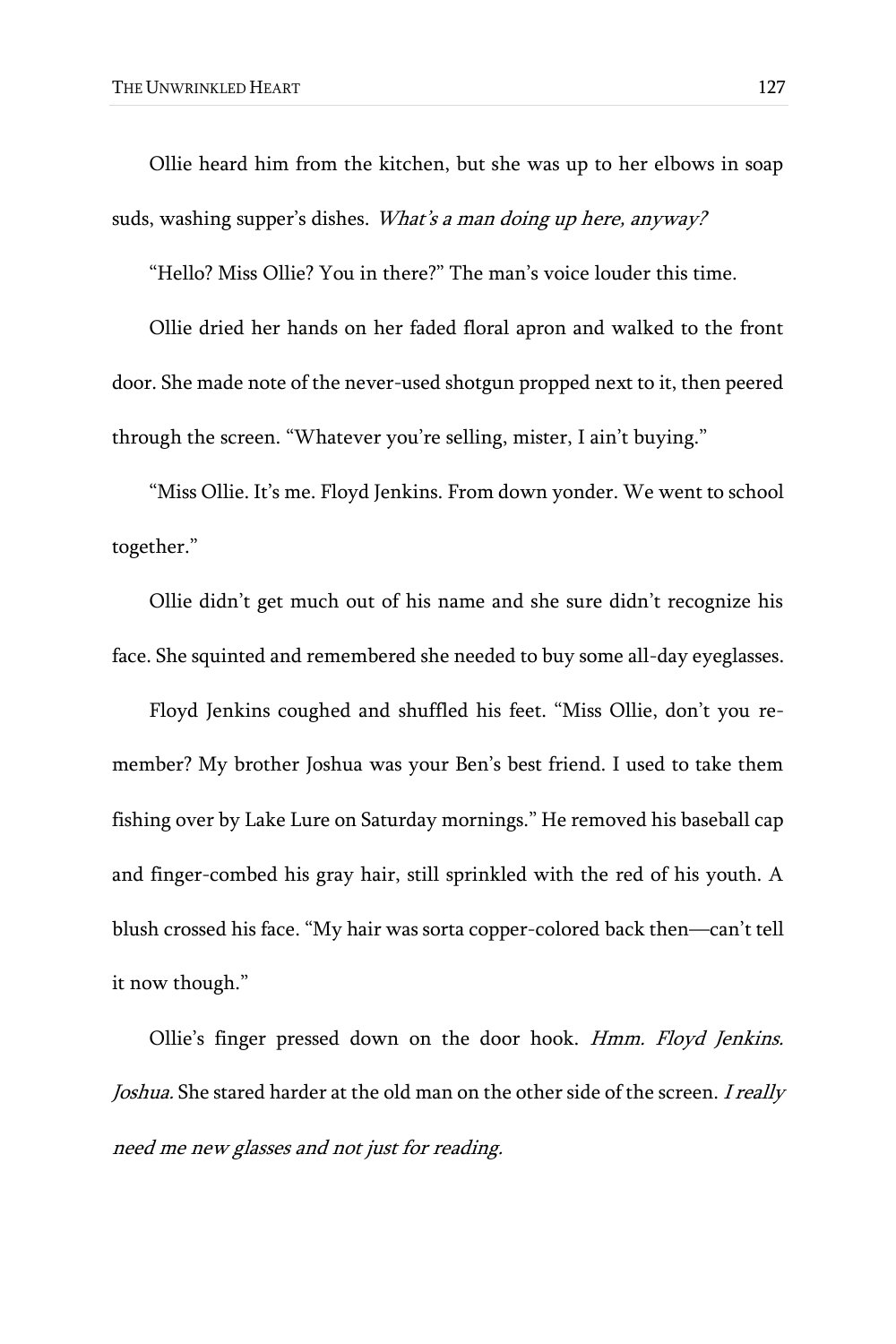In a louder voice Floyd asked, "Can you hear me, Ollie?"

"Course I hear you, fool. I ain't deaf. I'm just thinking."

"You do remember Ben, don't you?"

Ollie drew herself up and snapped back, "Why are you acting like I don't remember my own brother? It's not him that's worrying me, it's you. I have a shotgun here, case you're wondering. Now, why are you banging on my door?"

"Well, if you'd kindly get me a glass of water, I'd sit out here and tell you. That's a mighty dusty road you have coming up here." He straightened himself, brushed off his shirt and pants, walked to the edge of the porch, and kicked his boots until the dust and dirt flew off.

"Just have a seat." Ollie took a step and, before she could stop herself, asked, "Might you want some lemonade too? I made it this morning."

"That'd be nice of you." Floyd crossed the porch and slipped into a rocker.

The hot sun began its late slide west, and a breeze floated down the mountainside. It wasn't cool but moving air was always better than still heat.

Ollie returned with glasses and a full pitcher. She sat on the porch swing her daddy and Ben had hung, back in one of those summers when everything was as it should have been; picnics on the lawn, cakes with candles and eve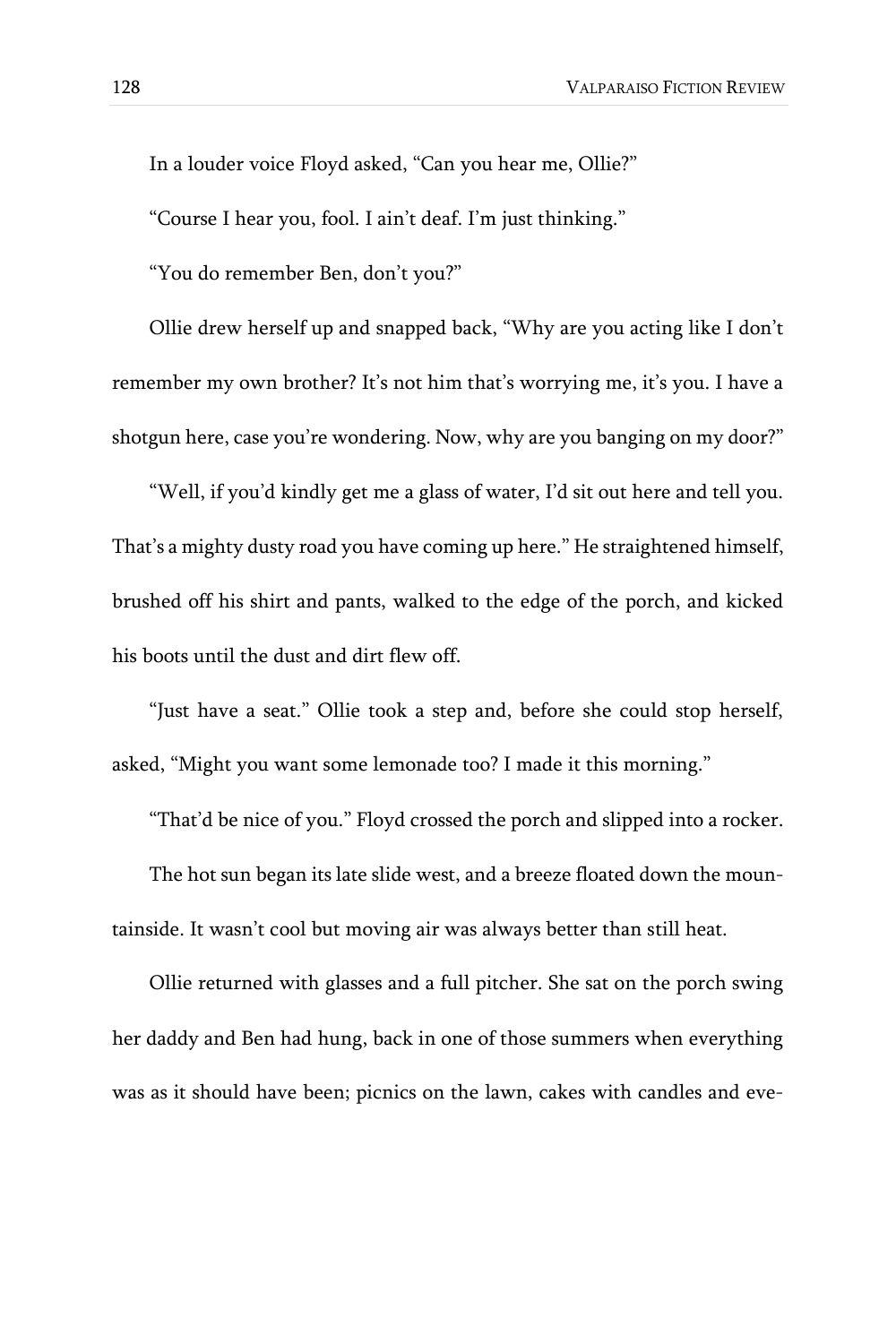rybody blowing them out, Daddy strumming his old guitar and everyone singing. The chain of the porch swing squeaked its own song as it rode backward and forward.

"I could come up here one day, with your permission, and take care of that squeaking. Got me a tall ladder and some oil that'll do the trick," Floyd said.

"Thank you, but I fix my own things." That quick she thought she heard her dead mother saying, "Hush, Ollie. Be nice to the gentleman."

They sipped on lemonade and sat quiet for a few minutes, Floyd tinkling the ice in his glass while Ollie stared at the tire swing hanging from the oak tree.

"I think on Joshua almost every day," Floyd said. "How he went off with Ben. How he didn't come home neither."

"My mama was right. War's a terrible thing. She told me it was war that killed Daddy too. Said it had a way of breaking a man." She stared at him with wonder. Right nice-looking man, she thought.

Something about Floyd's hangdog look caused Ollie to smile. "I do remember you, Floyd Jenkins. Just now you looked like you did in school…on Valentine's Day…when you sneaked a card in my desk drawer. Yes, sir, I know you." She gave the swing a little push with her foot.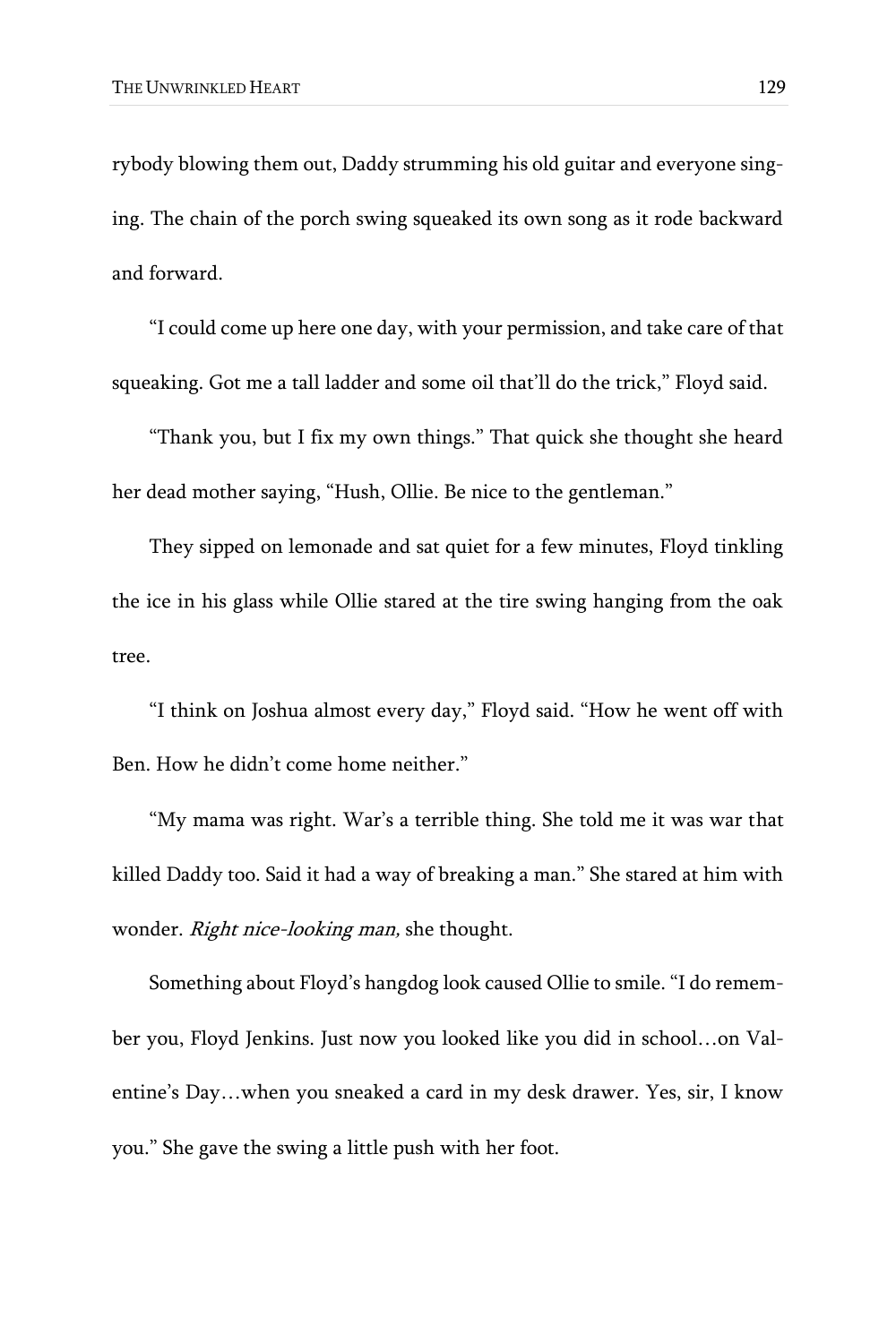"Praise the Lord," Floyd shouted. "For a while I thought you might have that old timer's disease, when a body can't remember anyone."

As they continued to reminisce about school days, old friends, and other surface matters, the early evening sky showed red-orange and far trees became shadows.

"I still have my old motorcycle," he offered. "Been to the beach lately?" "No. I haven't been to the beach since Daddy passed."

"Been a hot summer," he said.

"Never knew us to have a cold one," she shot back, wondering why she did so.

After Floyd consumed a glass of water and close to a full pitcher of lemonade, he got up and stretched. "Ollie—might I visit the john before I burst? I can just go behind a tree if you're worried about me being in your house."

"Land sakes, Floyd. Ain't we past the foolishness? Go on inside. It's…"

"I know, through the living room and to the left." An easy laugh escaped them both as he opened the door and stepped inside her world.

From her perch on the swing, Ollie heard the faucet running. Hope I put a clean towel on the bar. After a few back-andforths on the swing, she got to thinking. Having a man around brings on an awkward feeling. Don't know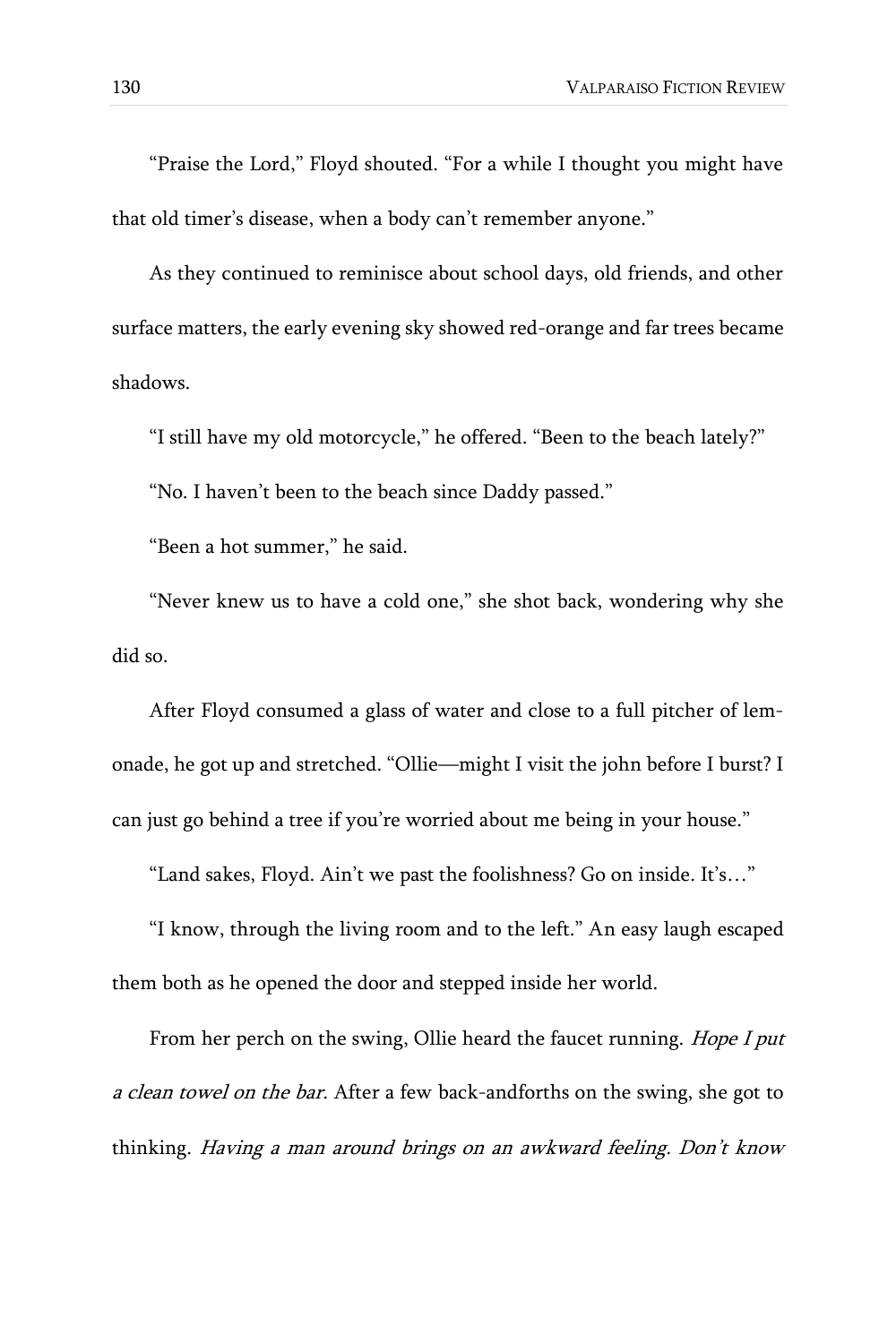why it makes me nervous—even giddy. Guess the whole thing just surprised me.

The screen door swung open, and Floyd walked across the porch to the steps. He looked up at the sky then down at his boots.

Ollie broke the silence. "You were right anxious about banging that door yonder. Lucky for me it's still standing."

Floyd looked at her. "I'd like to take a little walk up the hill, Ollie. I need to move a bit, if you don't mind. And I got something on my mind I want to share with you."

## §

They walked around to the back of the house, neither one in a hurry. Silence hung on them like a heavy coat. They passed by the stacked logs Ollie's cousin, Jeff, had cut two weeks ago, and followed the well-worn path past the garden. Ollie admired the rows of sunflowers she'd planted earlier, their heads now heavy with seeds that would nourish the birds over the next few months.

It was Floyd who spoke first. "Do you come up this way often?" He watched her face.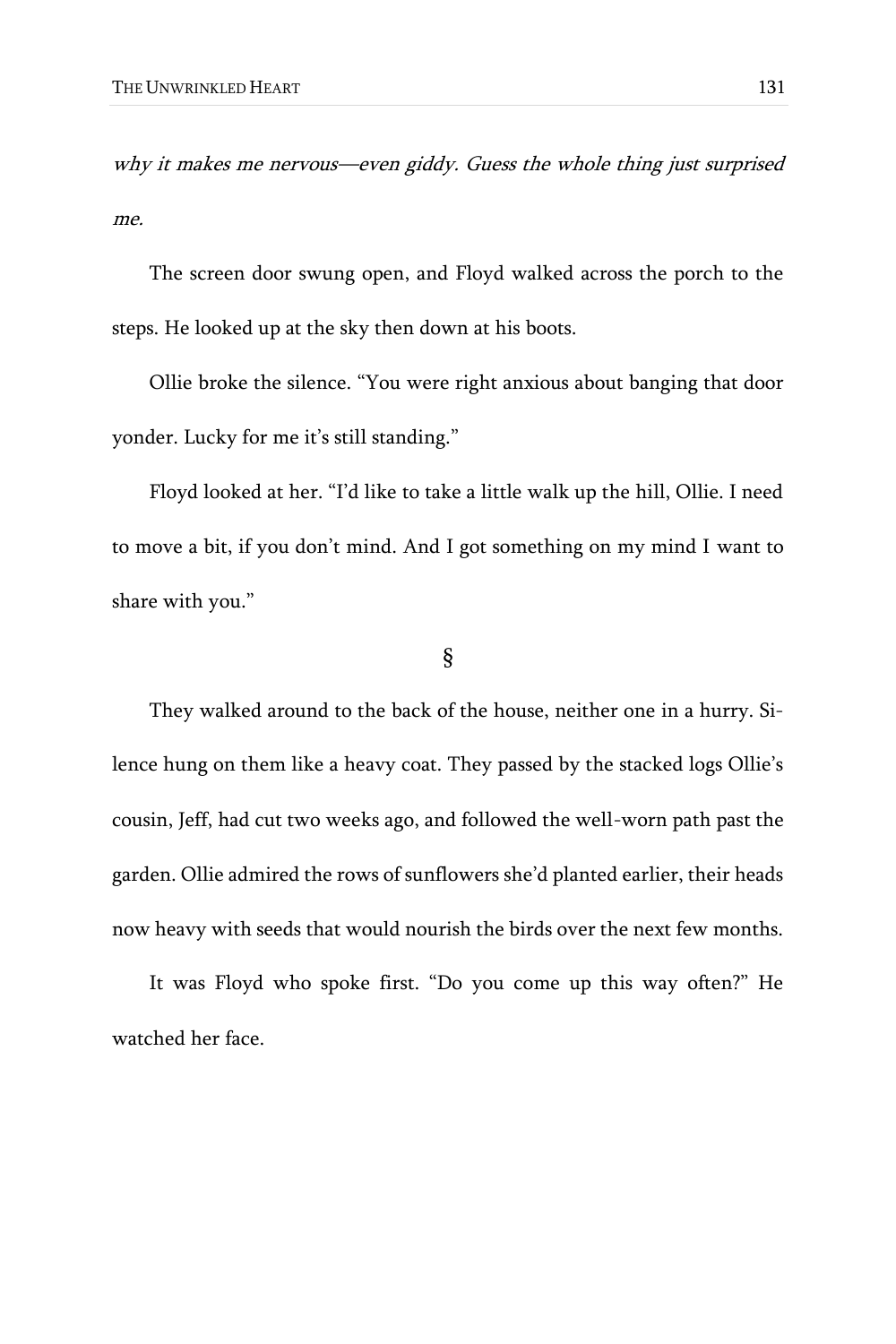"Now and again. Just to check on things. I bring flowers and sit there awhile, doing some remembering." Ollie filled her lungs and exhaled—releasing a long-held tension. Calmness visited her. She felt at ease with him. Floyd's no stranger. I see it now. He's more like kin.

The last part of the pathway grew steep. Ollie, not watching where she walked, stepped into a hole and stumbled. Floyd grabbed her arm for assistance but, by natural reflex, Ollie batted his hand away, as if she might have relaxed too soon. "I can still walk on my own, Floyd."

Early evening air drifted over them, and Ollie caught the scent of pine and noticed the trees darkening as they gathered the last bit of daylight. She glanced out the corner of her eye at the man beside her and, for some odd reason, she felt she was walking a path she'd never tread before. She felt her heart unwrinkle like a blossom in spring. It scared her but she gave into the warm tingle that rushed through her and accepted the possible.

At the top of the hill, Ollie and Floyd came to a clearing—an area free of trees with plenty of light. They stopped by a split-rail fence that squared off a large section and was joined by a wrought iron gate.

Ollie pointed toward the inner space. "See those stones back on the far side? My Grandma and Pap-paw Holmsted are resting there. I was just a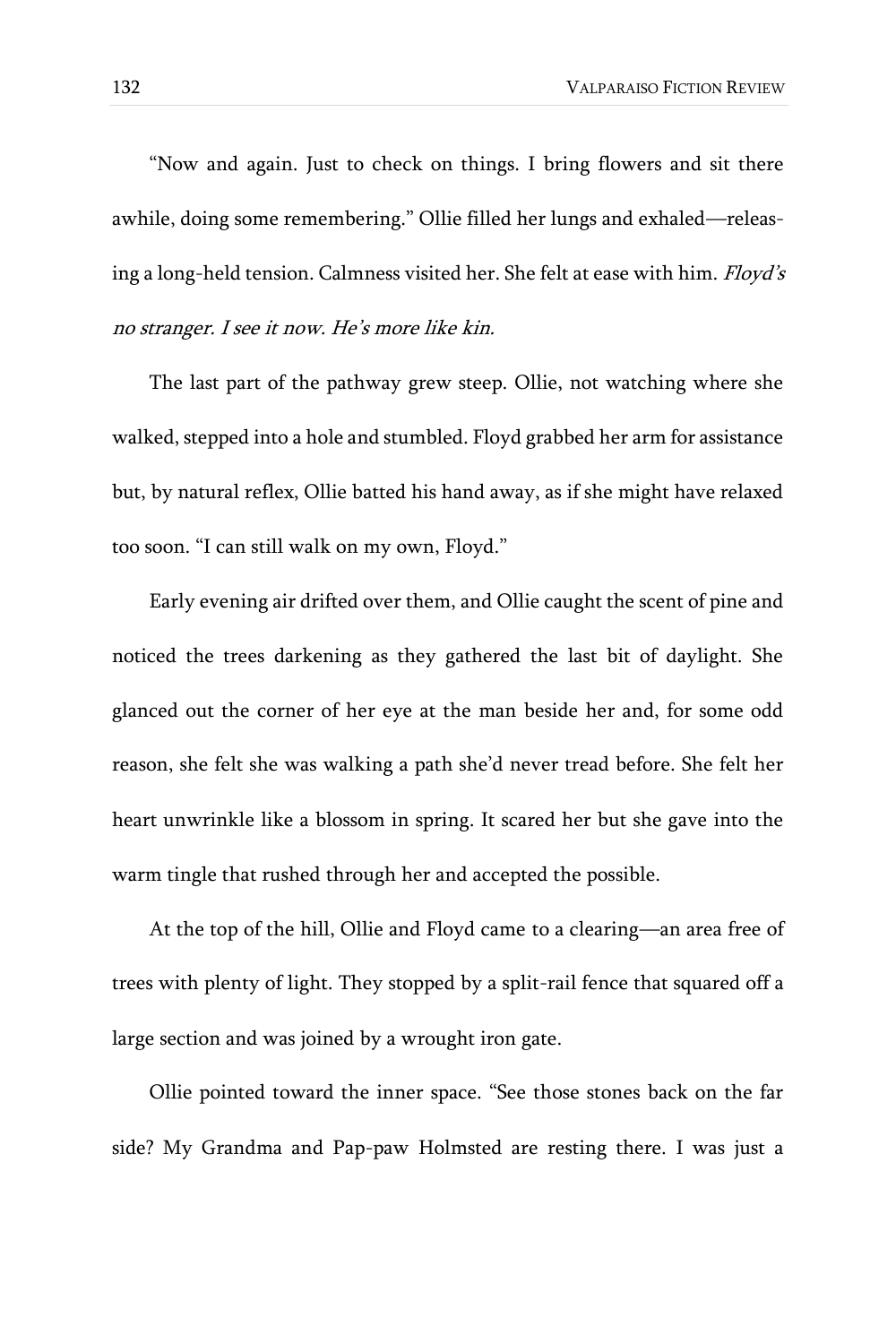youngster when Daddy and Uncle Lonnie put them up here." Ollie walked to the gate and Floyd followed. She rested her hand on the wrought iron, not certain she wanted to take Floyd inside the plot, or even if she wanted to step in there. It's so personal—for family, she thought. Don't open your heart too soon.

"My daddy's right in front of Pap-paw, and Mama's next to him." She pointed to a small marker on the left side of the lot. "Sister Ruth is over there all by herself. I reckon she knows I'll be next to her one day." Ollie turned toward Floyd. "So tell me, what's brought you up this hill?"

"I have something that belongs to you, belongs to your family. Had it for too long, truth be known." She thought his voice sounded shaky-like so she touched his arm and felt him shudder beneath her fingertips. He shifted his eyes away from her and let them skim the picture of eventide: the beauty of the place where they stood, the silver light rimming the mountains. He reached into his pants pocket and withdrew a chain holding a dog tag. "This is your Ben's." With gentleness, he opened her palm and placed the chain and tag in it. "I wanted to come by before, but couldn't work up the courage, knowing you were up here alone. Knowing you'd have no one to cling to for comfort."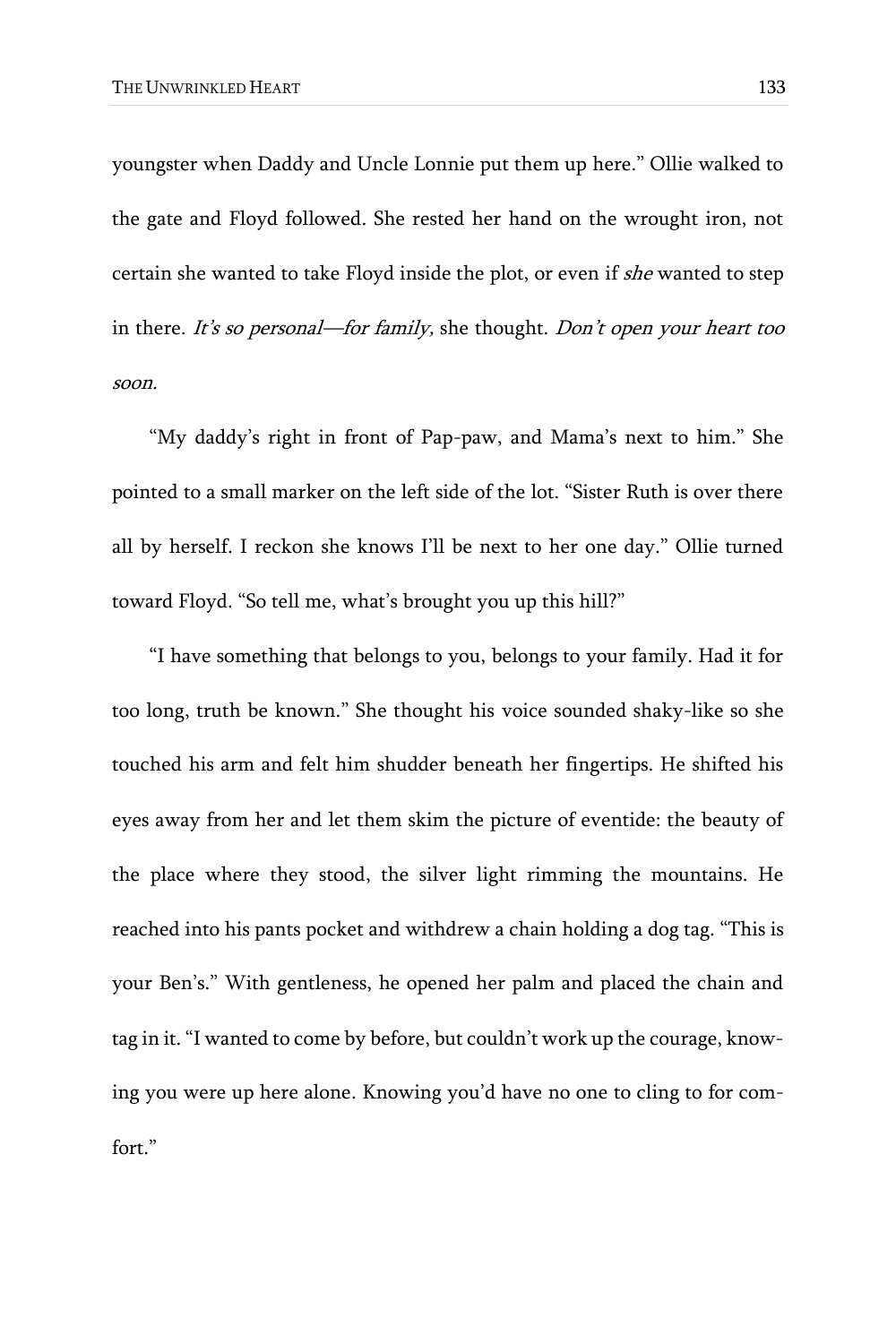Ollie's heart skipped in her tight chest, and she gasped for air. Her knees began to shake as she worried her fingers across the imprint on the tag.

Floyd stood silent for a minute, swallowed hard, and continued. "I had a dream a few nights ago and, I swear to the good Lord, I saw Ben and Joshua walking side by side up this hill." He stared at the ground, as if holding back the weakness of a man's tears.

Without a thought, Ollie leaned into him for strength. The long lockedup pain released and she cried out, "Dear God, you've brought our Ben home." He put his arm around her shoulder, and she gave in to her feelings and let the pain flow. With her head resting on his chest, her voice emerged slow and quiet-like. "Tell me how you got Ben's tag? The Army said they couldn't find him. Just like your Joshua."

Floyd moved them to the fence and they slid to the ground, backs against the fence posts. "It was after boot camp, when they were home before shipping out. They both left their tags in Josh's top drawer, in an envelope marked 'Just in case.' My folks never went in Joshua's room after they got the news. I never looked in there 'til I sold the old place after my divorce and cleaned it out." He stopped for a moment and looked at the woman he was holding.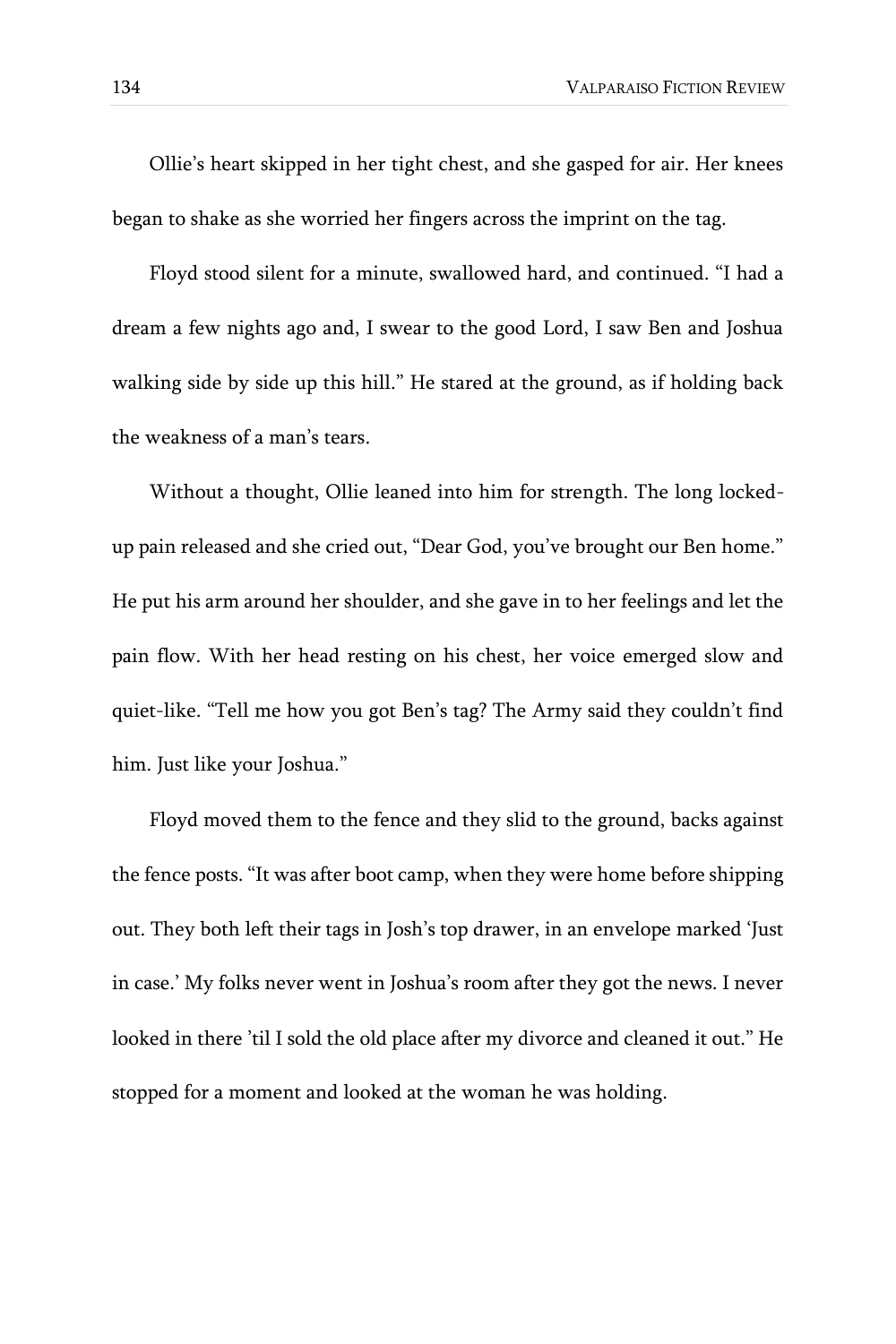Ollie moved closer to him and opened her hand, glancing at the gift. "Go on," she whispered.

"Like I said, I was cleaning our Joshua's room, opened the top bureau drawer, and there was the envelope. I opened it and inside was the tags. I expect they knew their chances of coming home were slim to none. I feel certain they got new ones before shipping out, but wanted all of us to have something of them if they ever got caught and…" His voice became ragged.

Ollie lifted her head and read suffering on his face; furrowed brows, watery eyes. She poked at the ground with her shoe and, in a voice just above a whisper, said, "Our Ben hadn't even turned twenty-two yet." She became still for a moment, finding comfort in the nearness of him.

"It was a sad sight, seeing my mama sitting in the kitchen, looking out the window, up toward the hill like she was expecting a ghost, some image of her lost boy. It was a blessing when she passed last year."

"You've been so strong, Ollie, holding all this inside. Ain't many women who could do what you've done." He gently hugged her. "Now our boys are home. Everybody's safe."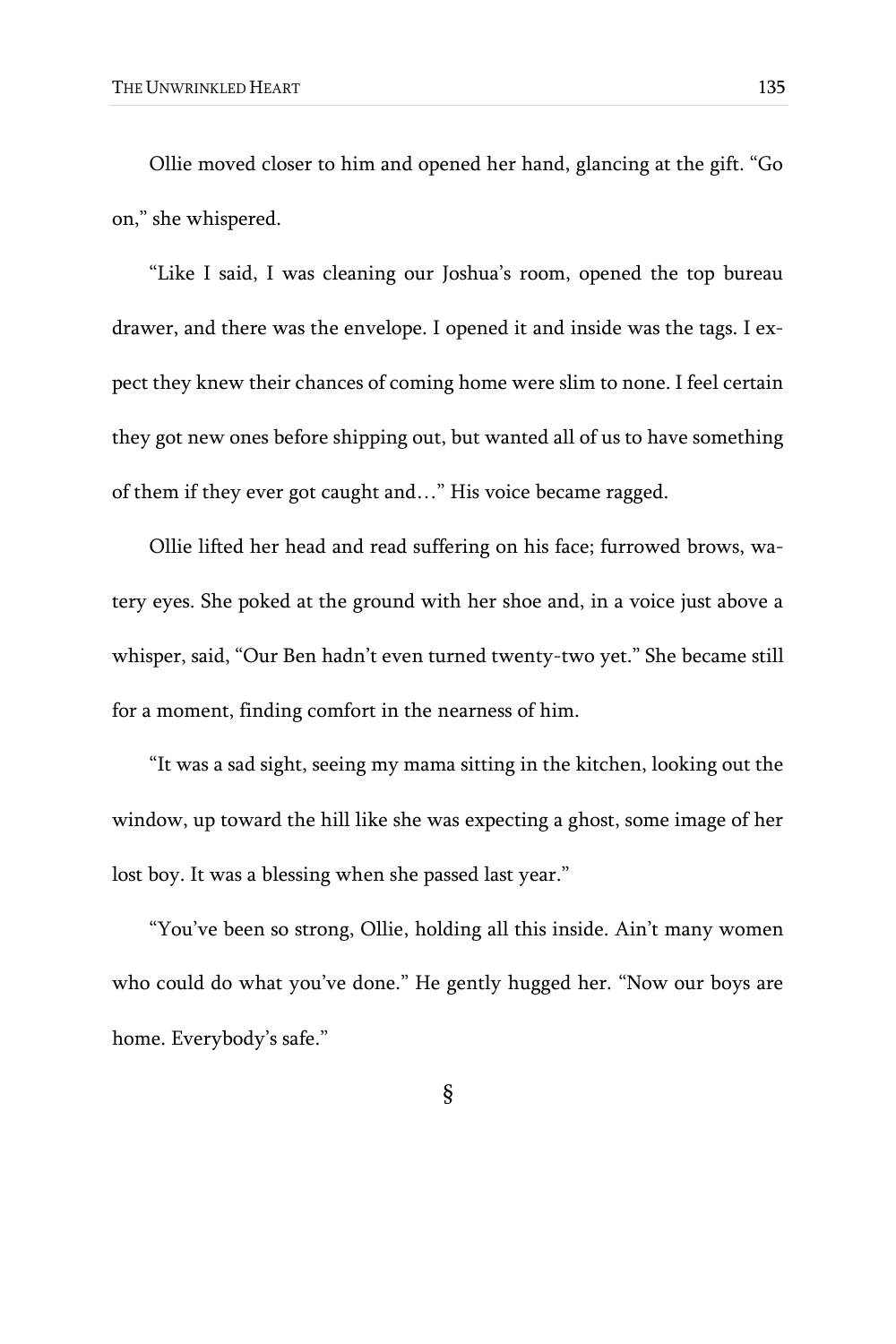As the light of day began to fade, it was Floyd who made the first move. He reached for Ollie's hand. "I believe we should be heading for the house. No need in us sitting up here like bear food."

Ollie grasped it, the hand of a man she'd earlier thought about shooting. What now? How can I hold on to this? Think, Ollie. "You're right, Floyd Jenkins. We've stayed here too long already."

"Mind if we hold hands going down the path? I'm not as familiar with it as you are." He added, "I promise I'll be a gentleman."

She smiled. "You've already showed me that, Floyd. Holding hands is a good thing. Besides, there's no need for either of us to break a leg."

The overhang of fully leafed branches turned the road almost pitch-black by the time they reached Ollie's house; a small light glowing through the kitchen window signaled them home.

They still held hands as they stepped up onto the front porch. Ollie could barely make out Floyd's face in the darkness. Strange the way I feel; afraid and relieved at the same time. Yes, Mama, the Lord does move in mysterious ways. Ollie inhaled the night air. "Smells good, doesn't it?"

"Smells like perfume to me," Floyd answered.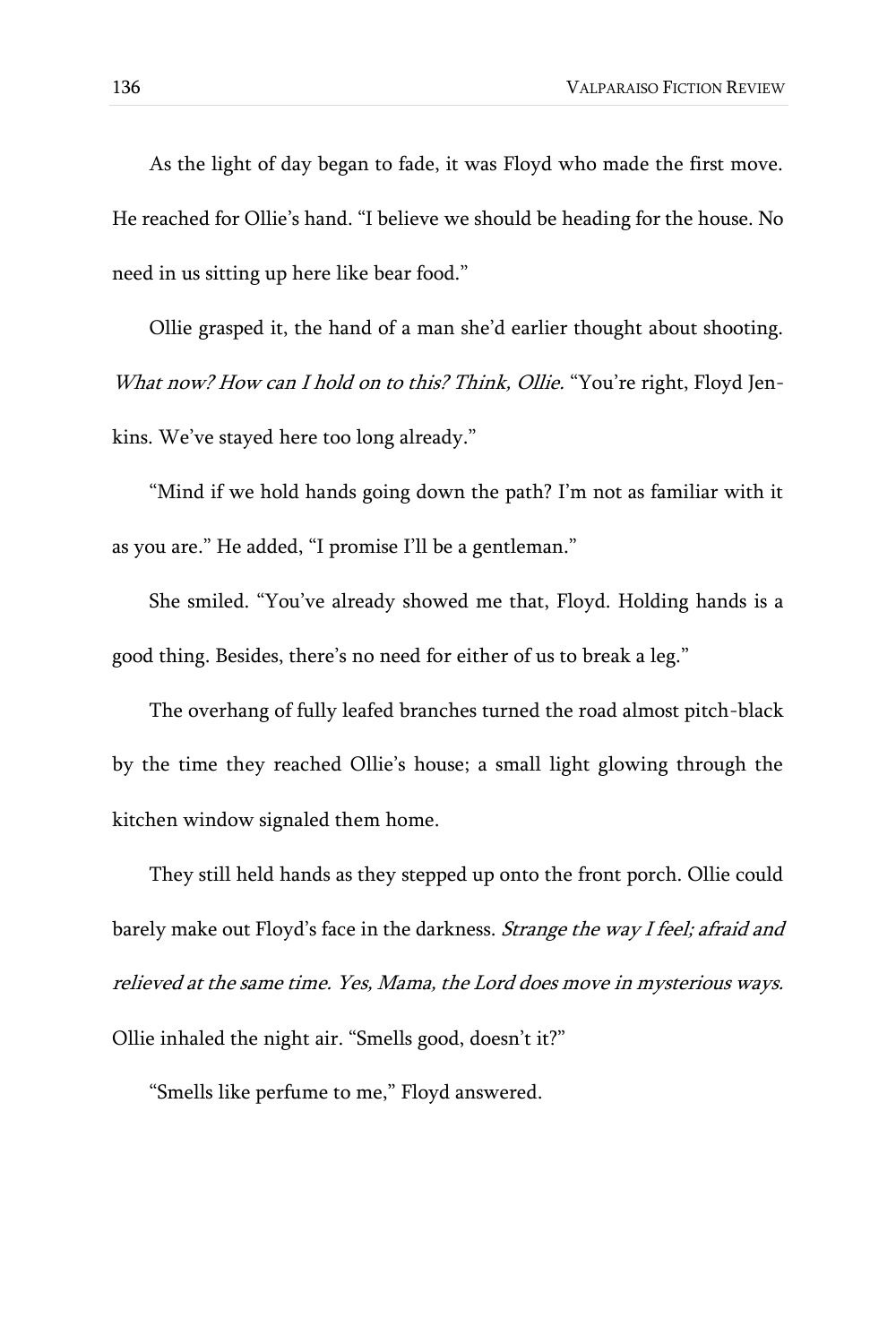"Seems we got us a problem here. I don't believe you can safely find your way down that rutted dirt road. Or have you forgotten how bad it was walking up here?"

"No, I haven't forgotten a thing. I reckon I'll be fine. Now, you just go inside and make sure you lock your doors. Don't want you to have to use that shotgun."

Bravery washed over her. "If you're so dang worried about some stranger coming up here, why not stay the night in the back bedroom? Let's not worry about the gun."

Floyd still held her hand. "Are you sure? I wouldn't want the neighbors to talk."

"Don't have any neighbors. And besides, I'm sixty-one years old. It's time someone talked." She shooed away a moth flitting by her face.

"Then I reckon I'll take you up on the invite." He let go of her hand and followed her inside. "I'll pay you back and fix that squeaky swing tomorrow."

Ollie didn't hear anything after "I'll take you up on the invite." The sound of her heart pounding in her chest drowned out the rest. "I suppose it won't be necessary for me to make up your bed, you being a grown man. The sheets are in the bureau's second drawer. Tomorrow we have a chore to do up on the